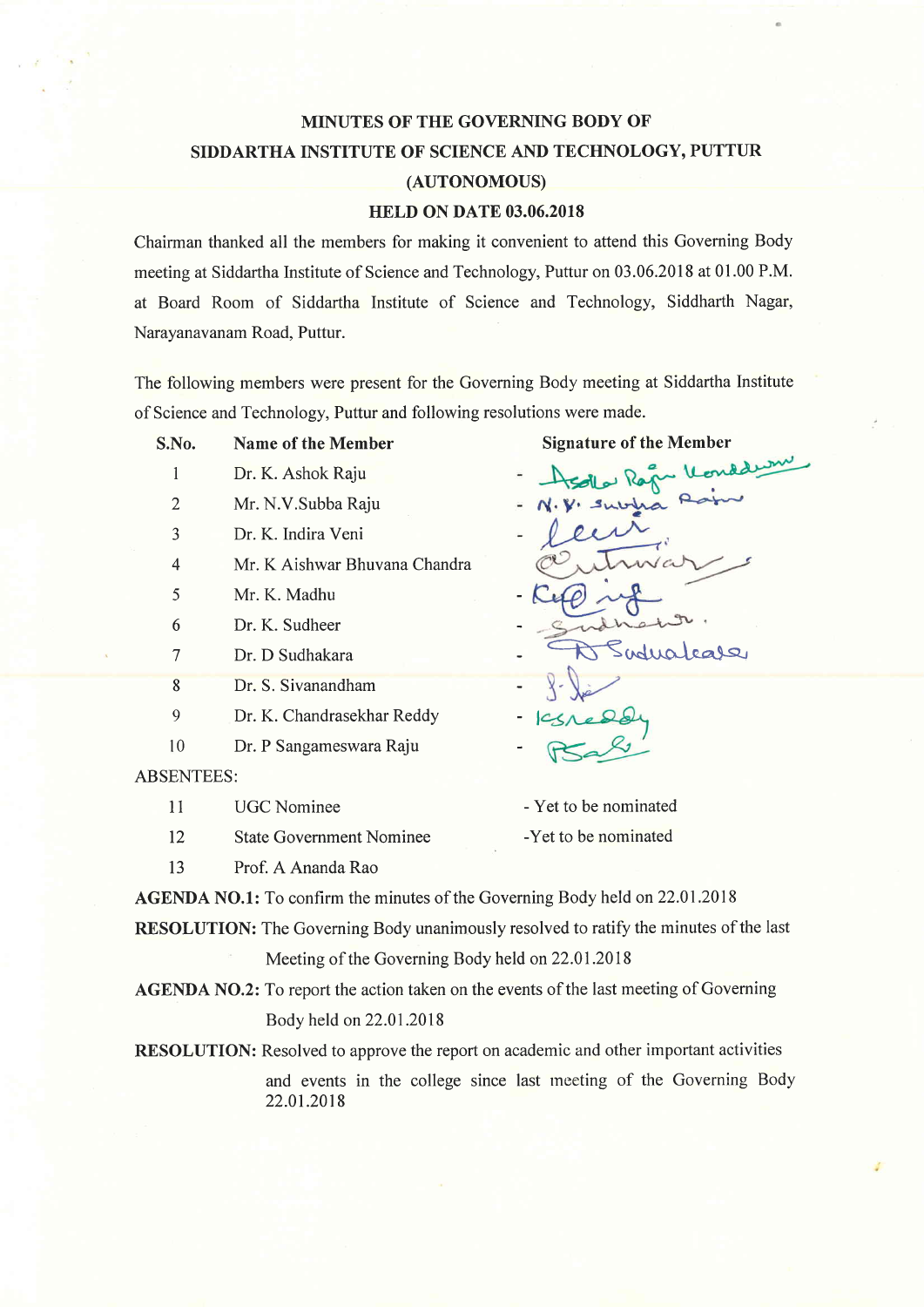AGENDA NO.3: To thank all the new members for giving their willingness to join as members of the newly formed Governing Body.

RESOLUTION: Chairman thanked all the new members for giving their willingness to join as members of the newly formed Governing Body.

AGENDA NO.4: To approve the New composition of the Governing Body as per UGC for implementation of Autonomy

RESOLUTION: Resolved to approve the new composition of the Governing Body

| <b>Siddartha Institute of Science and Technology:: Puttur (Autonomous)</b><br><b>Governing Body</b> |                             |                                                                            |                                 |                            |  |  |  |
|-----------------------------------------------------------------------------------------------------|-----------------------------|----------------------------------------------------------------------------|---------------------------------|----------------------------|--|--|--|
| S.<br>N <sub>o</sub>                                                                                | Name of the Member of<br>GB | Qualifications and position in the<br>current engagements                  | <b>Position</b> in<br><b>GB</b> | Nominated by               |  |  |  |
|                                                                                                     | Chairperson                 |                                                                            |                                 |                            |  |  |  |
| $\mathbf{1}$                                                                                        | Dr. K.AshokRaju             | Ph.D. President, Society                                                   | Chairman                        | Society                    |  |  |  |
| <b>Members of the Trust/Society/Management</b>                                                      |                             |                                                                            |                                 |                            |  |  |  |
| $\overline{2}$                                                                                      | Mr. N.V.Subba Raju          | B.A                                                                        | Vice<br>President               | Society                    |  |  |  |
| $\overline{3}$                                                                                      | Dr. K Indiraveni            | Ph.D., Secretary, Society                                                  | Member                          | Society                    |  |  |  |
| $\overline{4}$                                                                                      | Mr. K.Madhu                 | B.Tech, M.Tech.                                                            | Member                          | Society                    |  |  |  |
| 5                                                                                                   | Dr. K.Sudheer               | M.B.B.S., Doctor, Hyderabad                                                | Member                          | Society                    |  |  |  |
| <b>Faculty members of the Institution</b>                                                           |                             |                                                                            |                                 |                            |  |  |  |
| 6                                                                                                   | Dr. D Sudhakara             | M.Tech., Ph.D.,                                                            | Member                          | Member-Secretary           |  |  |  |
| $\overline{7}$                                                                                      | Dr. S.Sivanandham           | M.E., Ph.D.                                                                | Member                          | Member-Secretary           |  |  |  |
| <b>Educationists or Industrialists</b>                                                              |                             |                                                                            |                                 |                            |  |  |  |
| 8                                                                                                   | Dr. K Chandrasekhar Reddy   | M.Tech., Ph.D.                                                             | Member                          | Society                    |  |  |  |
| Nominee of the UGC - Nomination requested                                                           |                             |                                                                            |                                 |                            |  |  |  |
| 9                                                                                                   | To be nominated             | To be nominated                                                            | Member                          | <b>UGC</b>                 |  |  |  |
| Nominee of the State Government - Nomination requested                                              |                             |                                                                            |                                 |                            |  |  |  |
| 10                                                                                                  | To be nominated             | To be nominated                                                            | Member                          | <b>State</b><br>Government |  |  |  |
| Nominee of the affiliated University                                                                |                             |                                                                            |                                 |                            |  |  |  |
| 11                                                                                                  | Prof. A AnandaRao           | M.Tech., Ph.D.<br>Director, Research & Development<br>JNTUA, Ananthapuramu | Member                          | JNTUA,<br>Ananthapuramu    |  |  |  |
| Head of the Institution, Ex-officio                                                                 |                             |                                                                            |                                 |                            |  |  |  |
| 12                                                                                                  | Dr. P Sangameswara Raju     | M.Tech., Ph.D., Principal                                                  | Member-<br>Secretary            | Ex-Officio                 |  |  |  |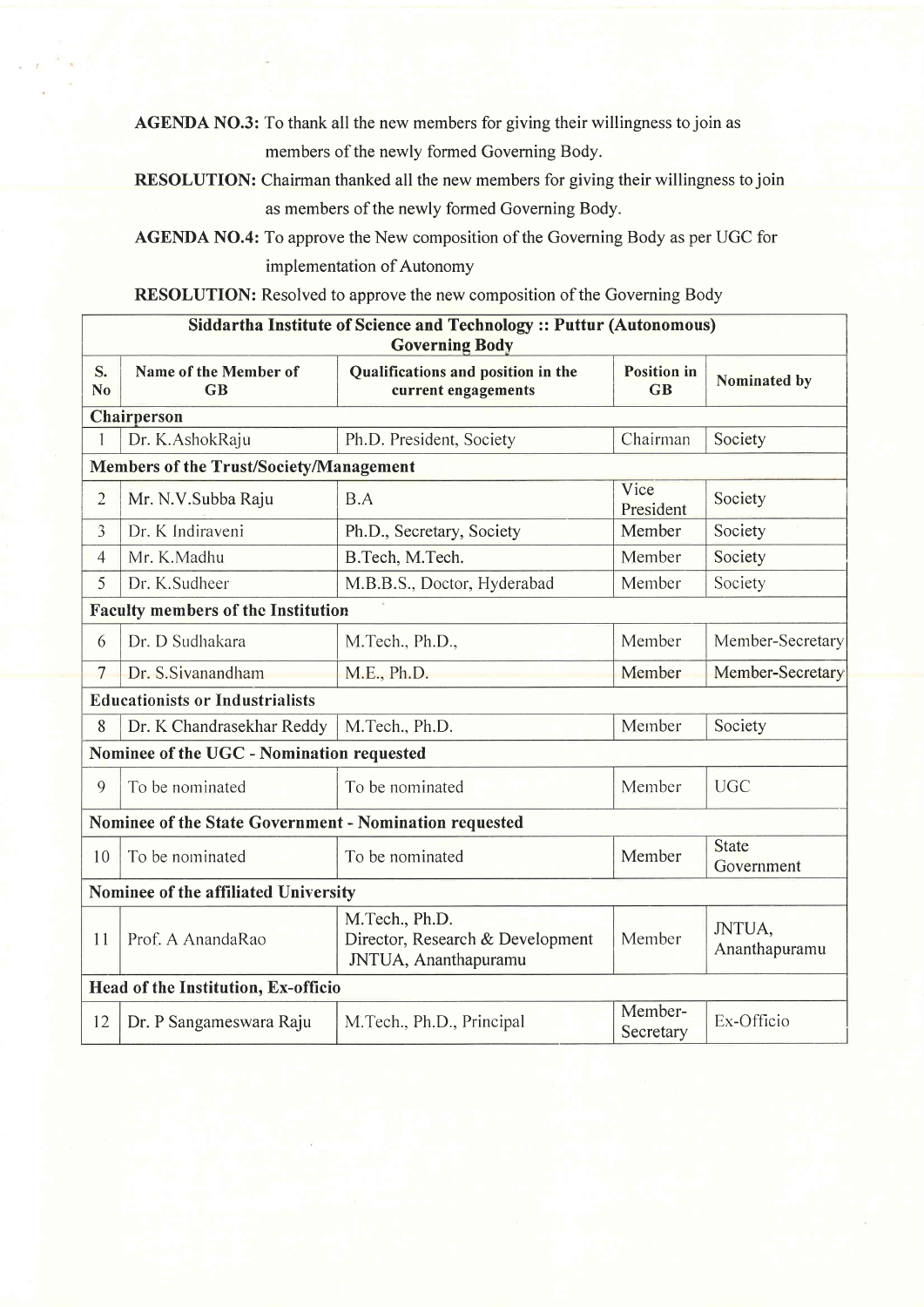### AGENDA NO.5: To approve the members of Academic Council (AC) as per UGC for

#### Implementation of Autonomy

## RESOLUTION: Resolved to approve the following members of Academic Council

| Siddartha Institute of Science and Technology :: Puttur (Autonomous)<br><b>Academic Council</b> |                                                  |                                                                                                 |                             |  |  |  |
|-------------------------------------------------------------------------------------------------|--------------------------------------------------|-------------------------------------------------------------------------------------------------|-----------------------------|--|--|--|
| SI.<br>No.                                                                                      | Name of the Member of<br><b>Academic Council</b> | <b>Designation/Organization</b>                                                                 | Role in Academic<br>Council |  |  |  |
| $\mathbf{1}$                                                                                    | Dr. P Sangameswara Raju                          | Principal                                                                                       | Chairman                    |  |  |  |
| $\overline{2}$                                                                                  | Mr. S. Arif Hussain                              | HOD of CE                                                                                       | Member                      |  |  |  |
| $\overline{3}$                                                                                  | Prof. S Ramesh                                   | <b>HOD of EEE</b>                                                                               | Member                      |  |  |  |
| $\overline{4}$                                                                                  | Dr. D Sudhakara                                  | HOD of ME                                                                                       | Member                      |  |  |  |
| 5                                                                                               | Dr. S Sivanandham                                | <b>HOD of ECE</b>                                                                               | Member                      |  |  |  |
| 6                                                                                               | Dr. G Nagalakshmi                                | HOD of CSE                                                                                      | Member                      |  |  |  |
| $\tau$                                                                                          | Prof. B.Sarath Babu                              | <b>HOD</b> of Mathematics                                                                       | Member                      |  |  |  |
| 8                                                                                               | Dr. A. Madhusudhana Rao                          | <b>HOD</b> of English                                                                           | Member                      |  |  |  |
| 9                                                                                               | Mr. P. Lokesh                                    | <b>HOD</b> of Physics                                                                           | Member                      |  |  |  |
| 10                                                                                              | Dr. D Munirajasekhar                             | <b>HOD</b> of Chemistry                                                                         | Member                      |  |  |  |
| 11                                                                                              | Mr. Shanmuga Sundaram                            | Professor of MECH                                                                               | Member                      |  |  |  |
| 12                                                                                              | Mr. S Suresh                                     | Associate Professor of MECH                                                                     | Member                      |  |  |  |
| 13                                                                                              | Mrs. G Sailaja                                   | Associate Professor of ECE                                                                      | Member                      |  |  |  |
| 14                                                                                              | Mr. E Murali                                     | <b>Associate Professor of CSE</b><br>(Addl. Controller of<br>Examinations-I)                    | Member                      |  |  |  |
| 15                                                                                              | Mr. Durai Raju                                   | General manager<br>Lanco-Sri Kalahasthi Pipes Ltd.,<br>Sri Kalahasthi                           | Member                      |  |  |  |
| 16                                                                                              | Dr. K Chandrasekhar Reddy                        | Professor of Civil Engineering<br>Principal, Siddharth Institute of<br>Engineering & Technology | Member                      |  |  |  |
| 17                                                                                              | Mr. B. Sreeram Babu                              | Author, Freelance Trainer &<br>Motivational Speaker, Tirupathi                                  | Member                      |  |  |  |
| 18                                                                                              | Dr. K. Sudheer                                   | Doctor                                                                                          | Member                      |  |  |  |
| 19                                                                                              | Prof. M Vijaya Kumar                             | Director of Academic &<br>Planning, JNT University<br>Anantapur, Ananthapuramu                  | Ex-Officio Member           |  |  |  |
| 20                                                                                              | Prof. S V Satyanarayana                          | Director of Evaluation,<br>JNT University Anantapur,<br>Ananthapuramu                           | Ex-Officio Member           |  |  |  |
| 21                                                                                              | Prof. H SudarsanaRao                             | Director, Academic Audit,<br>JNT University Anantapur,<br>Ananthapuramu                         | Member                      |  |  |  |
| 22                                                                                              | Mr. V Gopi                                       | Assoc. Professor of CSE<br>(Controller of Examinations)                                         | Member-Secretary            |  |  |  |